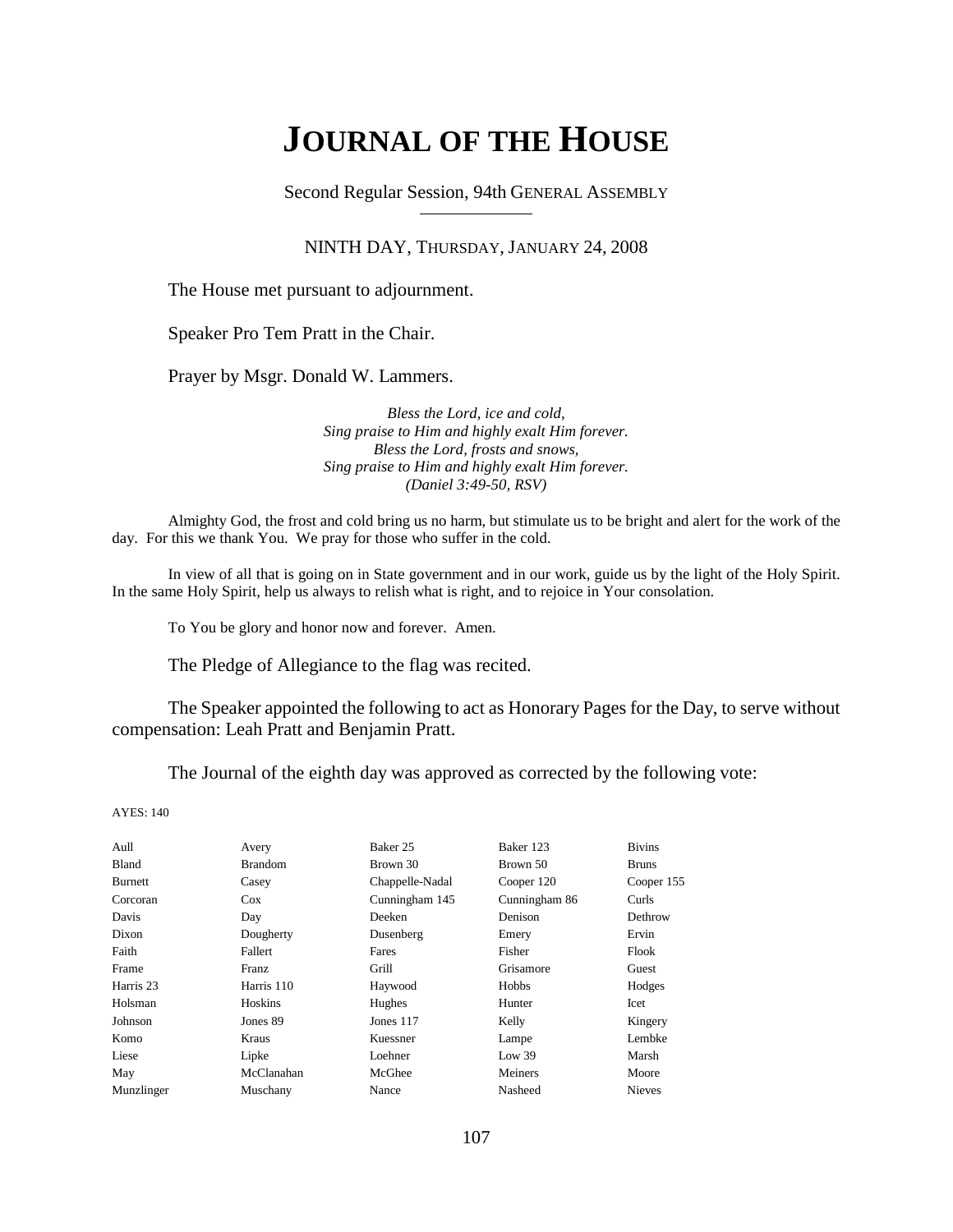| Nolte                         | Norr           | Onder          | Parson     | Pearce       |
|-------------------------------|----------------|----------------|------------|--------------|
| Pollock                       | Portwood       | Pratt          | Ouinn 7    | Ouinn 9      |
| Richard                       | Robb           | Roorda         | Rucker     | Ruestman     |
| Ruzicka                       | Salva          | Sander         | Sater      | Scavuzzo     |
| Schaaf                        | Schad          | Scharnhorst    | Schieffer  | Schlottach   |
| Schoeller                     | Schoemehl      | Self           | Shively    | Silvey       |
| Skaggs                        | Smith 14       | Smith 150      | Spreng     | Stevenson    |
| St. Onge                      | Storch         | Stream         | Sutherland | Swinger      |
| Thomson                       | Threlkeld      | Tilley         | Todd       | Viebrock     |
| Villa                         | Wallace        | Walsh          | Walton     | Wasson       |
| Wells                         | Weter          | Whorton        | Wildberger | Wilson 119   |
| Wilson 130                    | Witte          | Wood           | Wright 159 | Wright-Jones |
| Yaeger                        | Yates          | Zimmerman      | Zweifel    | Mr Speaker   |
| <b>NOES: 004</b>              |                |                |            |              |
| Daus                          | Lowe 44        | Talboy         | Vogt       |              |
| PRESENT: 002                  |                |                |            |              |
| Darrough                      | George         |                |            |              |
| <b>ABSENT WITH LEAVE: 013</b> |                |                |            |              |
| Bowman                        | <b>Bringer</b> | Donnelly       | El-Amin    | Funderburk   |
| Hubbard                       | LeVota         | <b>Meadows</b> | Oxford     | Page         |
| Robinson                      | Schneider      | Young          |            |              |

VACANCIES: 004

# **SPECIAL RECOGNITION**

The Waynesville High School Football Tigers were introduced by Representative Day and recognized for attaining the Class 5 State Football Championship.

# **HOUSE COURTESY RESOLUTIONS OFFERED AND ISSUED**

House Resolution No. 218 through House Resolution No. 257

## **HOUSE CONCURRENT RESOLUTIONS**

Representative Kuessner, et al., offered House Concurrent Resolution No. 15. Representative Bivins, et al., offered House Concurrent Resolution No. 16.

# **SECOND READING OF HOUSE BILL - APPROPRIATIONS**

**HB 2020** was read the second time.

## **SECOND READING OF HOUSE BILLS**

**HB 1780** through **HB 1804** were read the second time.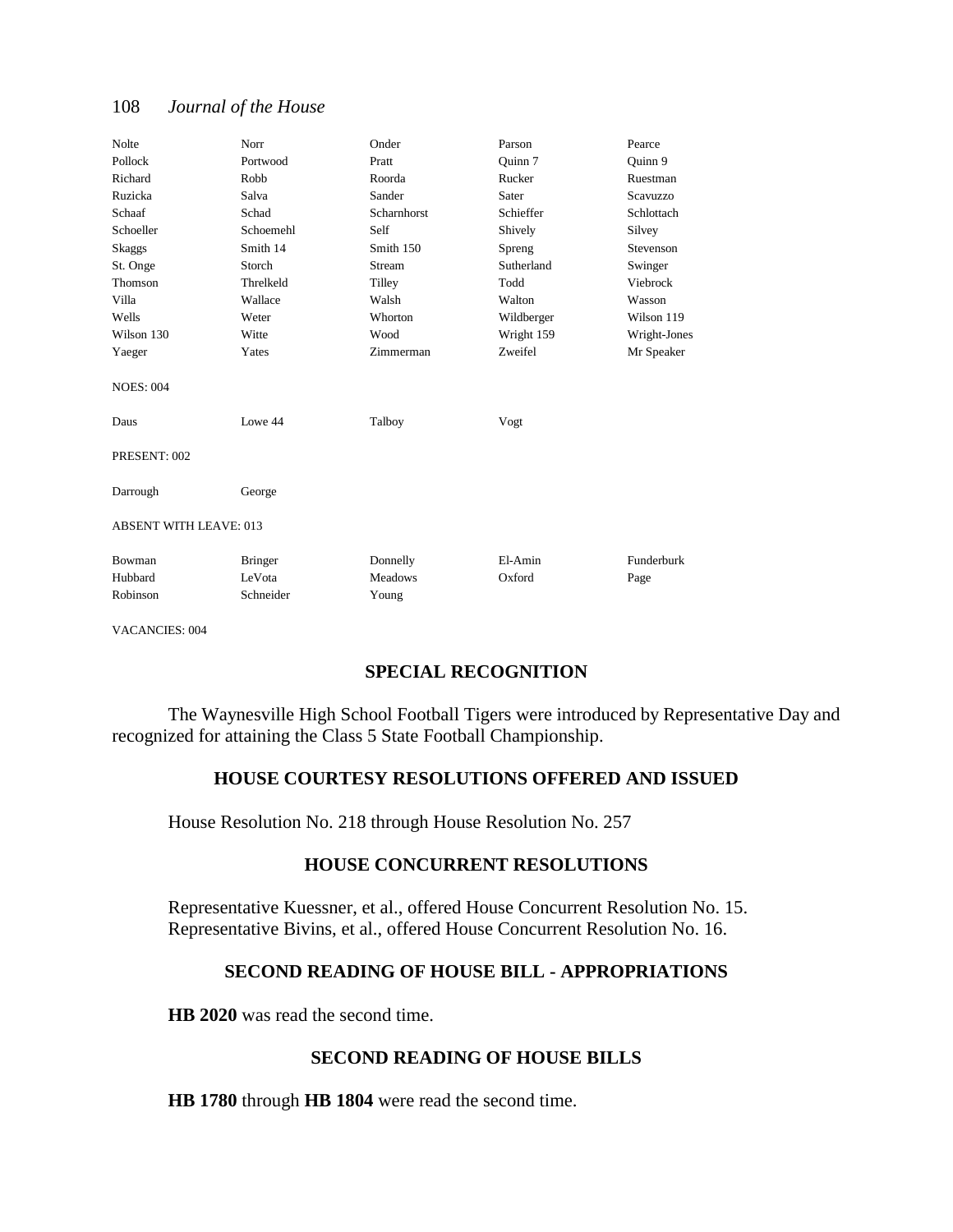## **REFERRAL OF HOUSE BILLS - APPROPRIATIONS**

The following House Bills were referred to the Committee indicated:

**HB 2019** - Budget **HB 2020** - Budget

#### **REFERRAL OF HOUSE JOINT RESOLUTIONS**

The following House Joint Resolutions were referred to the Committee indicated:

- **HJR 57** Ways and Means
- **HJR 59** Ways and Means

#### **REFERRAL OF HOUSE BILLS**

The following House Bills were referred to the Committee indicated:

- **HB 1317** Elections
- **HB 1319** Special Committee on Job Creation and Economic Development
- **HB 1343** Ways and Means
- **HB 1346** Ways and Means
- **HB 1349** Ways and Means
- **HB 1355** Local Government
- **HB 1358** Judiciary
- **HB 1359** Judiciary
- **HB 1360** Judiciary
- **HB 1366** Ways and Means
- **HB 1370** Ways and Means
- **HB 1377** Ways and Means
- **HB 1381** Special Committee on Immigration
- **HB 1410** Crime Prevention and Public Safety
- **HB 1412** Crime Prevention and Public Safety
- **HB 1420** Transportation
- **HB 1434** Special Committee on Immigration
- **HB 1467** Ways and Means
- **HB 1471** Ways and Means
- **HB 1474** Special Committee on Financial Institutions
- **HB 1481** Crime Prevention and Public Safety
- **HB 1484** Rules
- **HB 1497** Judiciary
- **HB 1498** Judiciary
- **HB 1511** Special Committee on Utilities
- **HB 1512** Special Committee on Utilities
- **HB 1522** Elections
- **HB 1525** Crime Prevention and Public Safety
- **HB 1527** Crime Prevention and Public Safety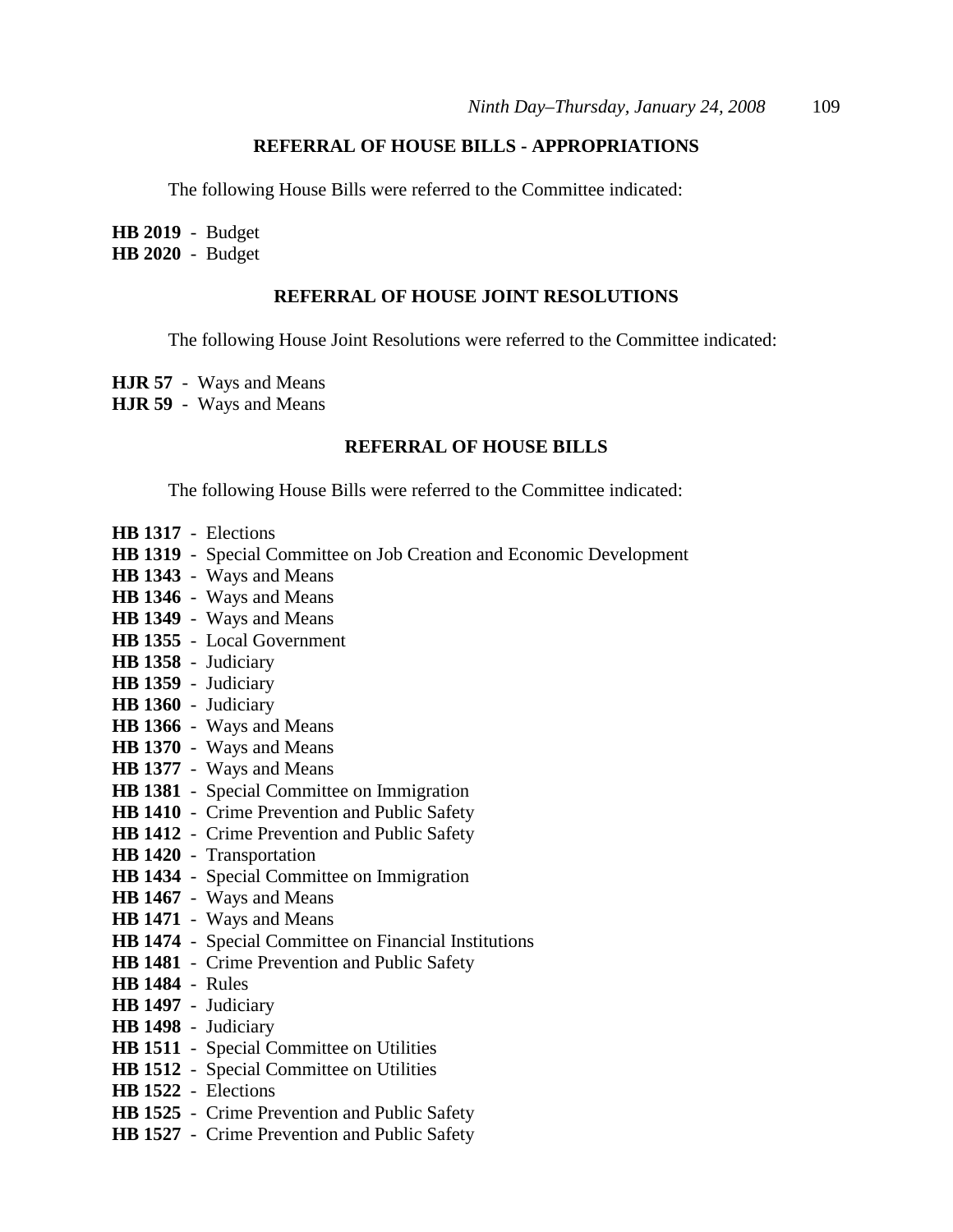- **HB 1528** Special Committee on Government Affairs **HB 1543** - Transportation **HB 1551** - Special Committee on Tax Reform **HB 1554** - Special Committee on Student Achievement **HB 1571** - Crime Prevention and Public Safety **HB 1572** - Special Committee on Family Services **HB 1582** - Special Committee on Utilities **HB 1587** - Judiciary **HB 1594** - Crime Prevention and Public Safety **HB 1600** - Special Committee on Professional Registration and Licensing **HB 1608** - Special Committee on Government Affairs **HB 1623** - Judiciary **HB 1628** - Ways and Means **HB 1631** - Transportation **HB 1640** - Special Committee on Family Services **HB 1643** - Special Committee on Professional Registration and Licensing **HB 1650** - Special Committee on Workforce Development and Workplace Safety **HB 1651** - Special Committee on General Laws **HB 1654** - Special Committee on Immigration **HB 1655** - Special Committee on Immigration **HB 1656** - Special Committee on Senior Citizen Advocacy **HB 1657** - Judiciary **HB 1661** - Special Committee on Tax Reform **HB 1669** - Special Committee on Retirement **HB 1670** - Ways and Means **HB 1689** - Special Committee on Health Insurance **HB 1690** - Special Committee on Health Insurance **HB 1694** - Ways and Means **HB 1695** - Ways and Means **HB 1696** - Transportation **HB 1698** - Higher Education **HB 1700** - Special Committee on Professional Registration and Licensing **HB 1701** - Special Committee on Professional Registration and Licensing **HB 1704** - Elementary and Secondary Education **HB 1711** - Local Government **HB 1712** - Crime Prevention and Public Safety **HB 1722** - Elementary and Secondary Education **HB 1724** - Crime Prevention and Public Safety **HB 1733** - Ways and Means **HB 1736** - Special Committee on Immigration **HB 1737** - Elementary and Secondary Education **HB 1756** - Special Committee on Homeland Security **HB 1757** - Special Committee on Immigration **HB 1763** - Special Committee on General Laws **HB 1766** - Ways and Means **HB 1767** - Special Committee on Immigration
- **HB 1771** Special Committee on Immigration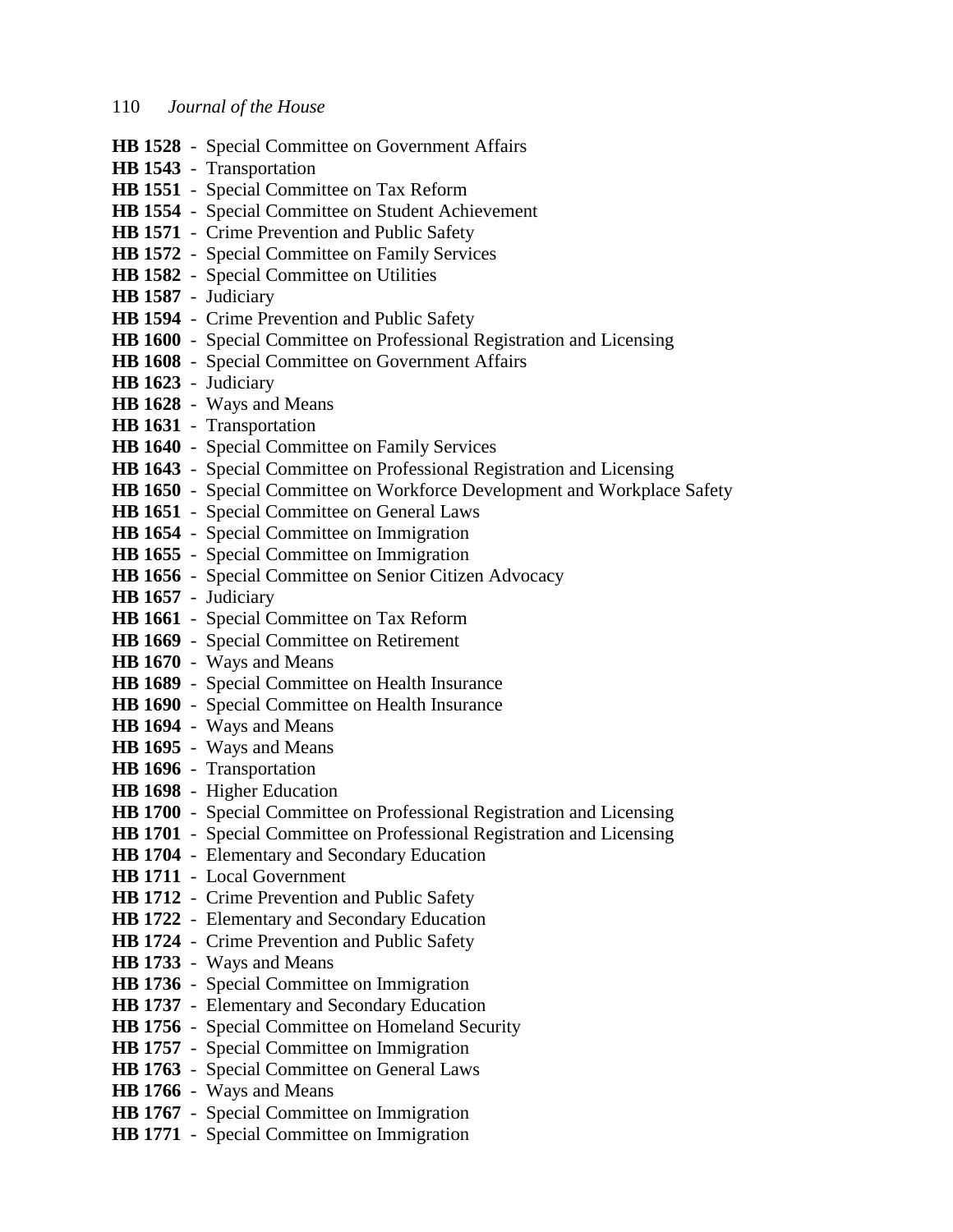**HB 1774** - Special Committee on Retirement **HB 1779** - Special Committee on Utilities

## **INTRODUCTION OF HOUSE BILLS**

The following House Bills were read the first time and copies ordered printed:

**HB 1805**, introduced by Representatives Schaaf, Portwood, McGhee, Onder, Page, Roorda, Silvey, Scharnhorst, Munzlinger and Avery, relating to insurance co-payments for prescription drugs.

**HB 1806**, introduced by Representatives Schaaf, McGhee, Onder, Page, Hunter and Ervin, relating to certificate of need.

**HB 1807**, introduced by Representatives Cox, Nance, Grisamore, Faith, Wallace, Darrough, Norr, Wilson (119) and Ruestman, relating to Missouri schools for the severely disabled.

**HB 1808**, introduced by Representative Cox, relating to workers' compensation.

**HB 1809**, introduced by Representatives Ruzicka, Darrough, Bruns, Dougherty, Wilson (119), Bivins, Munzlinger, Fisher, Wilson (130), Hobbs, Faith, Sander, Moore, Flook, Wasson, Portwood, Nieves and Ruestman, relating to identity theft protection.

**HB 1810**, introduced by Representatives Cooper (120) and Skaggs, relating to sales and use taxes on manufacturing.

**HB 1811**, introduced by Representatives Hunter, Robb, Emery, Fisher, Portwood, Munzlinger and Schad, relating to employee rights.

**HB 1812**, introduced by Representatives Nolte, Nance, Nieves, Funderburk, Ervin, Meiners, Weter, Dougherty, Ruestman, Schneider, Schad and Sander, relating to penalties for delinquent taxes.

**HB 1813**, introduced by Representatives Dougherty, Young, Nance, Deeken, Dusenberg, Bivins, Stream, Nolte and Wasson, relating to exemptions for veteran's organizations from certain taxes.

**HB 1814**, introduced by Representatives Flook, Schneider, Grill, Silvey, Dougherty, Ruestman, Kraus, Yates and Davis, relating to the penalty for certain sexual offenses.

**HB 1815**, introduced by Representative Portwood, relating to patient health care records.

**HB 1816**, introduced by Representatives LeVota, Frame, Skaggs, Talboy, Baker (25), Page, Bland, Komo, Portwood, Johnson, Bowman, Yaeger, Walsh, Roorda, Wildberger, McGhee, Meadows, Schieffer, George and Darrough, relating to the health care whistleblower protection act.

**HB 1817**, introduced by Representatives Zweifel, Grill, LeVota, Meiners, Oxford, Page, Talboy, Yaeger and Wildberger, relating to securities.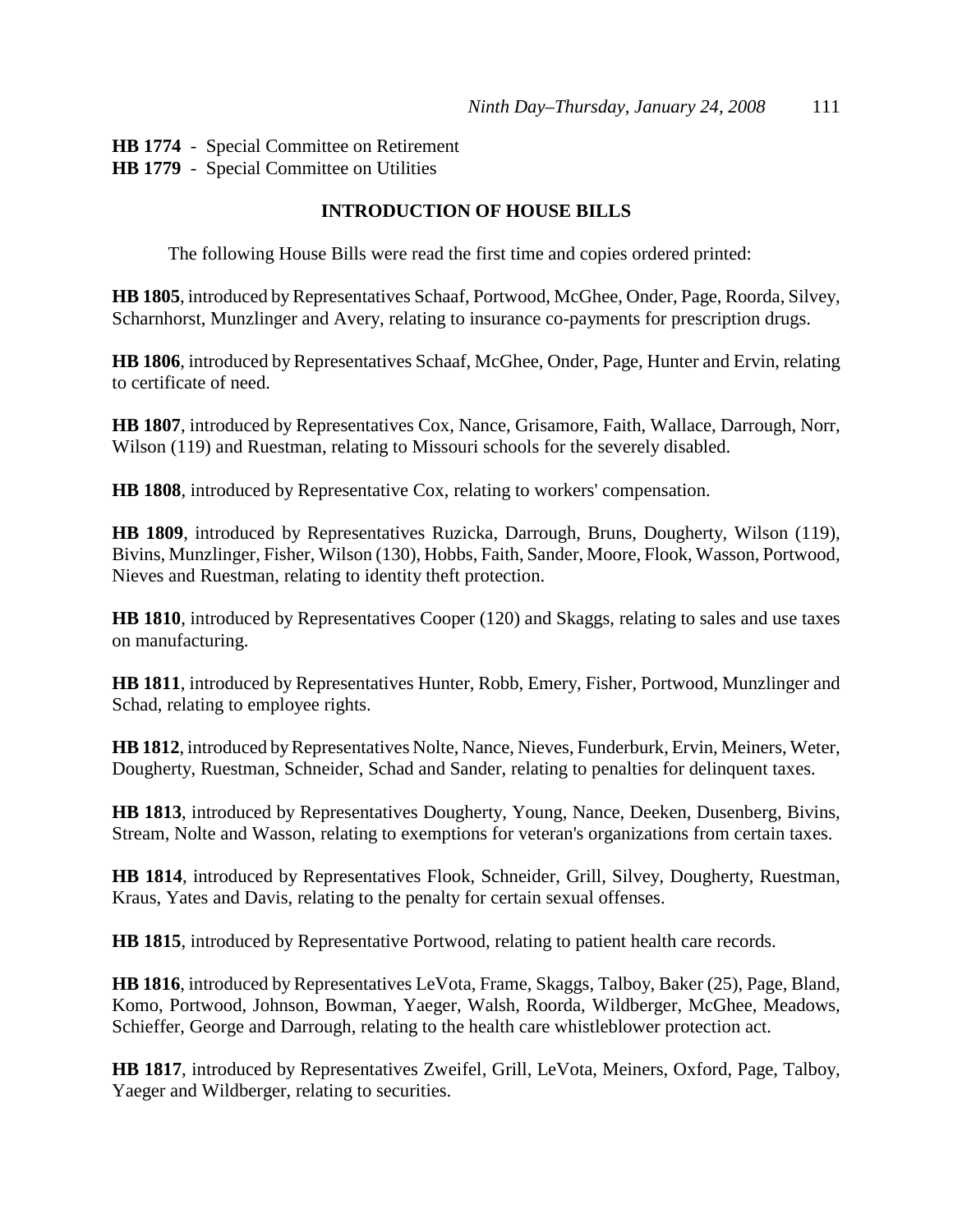**HB 1818**, introduced by Representatives Zweifel, Grill, LeVota, Meiners, Oxford, Page, Talboy, Yaeger and Wildberger, relating to securities regulation.

**HB 1819**, introduced by Representatives Roorda, Harris (110), Meadows, Frame, Komo and Fallert, relating to scenic byways.

**HB 1820**, introduced by Representative Roorda, relating to the right to petition for a trial de novo.

**HB 1821**, introduced by Representatives Bowman and Low (39), relating to voting systems.

**HB 1822**, introduced by Representatives Bowman, Talboy, Darrough and Hughes, relating to voter registration.

**HB 1823**, introduced by Representatives Funderburk, Deeken, Denison, Wilson (119), Dusenberg, Dethrow, Hodges, Nieves, Nolte, Brown (30), Wells, McGhee, Scharnhorst, Meadows, Munzlinger, Wilson (130), Grill, Faith, Fisher, Walton and Smith (14), relating to flags.

**HB 1824**, introduced by Representatives Schlottach and Quinn (7), relating to the official state dessert.

**HB 1825**, introduced by Representatives Komo, Wildberger, Dougherty, Whorton, Meadows, George, Schieffer and Baker (25), relating to state contracts.

**HB 1826**, introduced by Representatives Komo, Wildberger, Darrough, Meadows, George and Schieffer, relating to impersonating a minor.

**HB 1827**, introduced by Representative Sutherland, relating to manufactured homes.

**HB 1828**, introduced by Representative Sutherland, relating to sales and use tax regulations.

**HB 1829**, introduced by Representatives Storch and Pratt, relating to the Missouri family trust.

**HB 1830**, introduced by Representatives Young, Chappelle-Nadal, Villa, Lowe (44), Meiners, Daus, Spreng, Walsh, Low (39), Vogt and Burnett, relating to the use for marijuana for medicinal purposes.

**HB 1831**, introduced by Representatives Onder, Cooper (155), Cunningham (86), Sander, Muschany, Nolte, Fisher, Jones (89), Schoeller, Pearce, Moore, Cox, Ervin, Meadows, Bruns, Lembke, Emery, Day, Yates, Portwood, Deeken, Schieffer, Harris (110), Ruzicka, Thomson, McGhee, Villa, Sutherland, Wright, Funderburk, Ruestman, Wood, Nieves and Dusenberg, relating to abortion.

**HB 1832**, introduced by Representatives Cooper (120), Scharnhorst, Yates, Sutherland, Schlottach, Threlkeld, Bivins, Onder, Richard, Parson, Schneider, Jones (89), Deeken, Faith, Hobbs, Moore, Hunter, Meiners, McGhee, Smith (150), Stream, Casey and Schad, relating to the Missouri county planning act.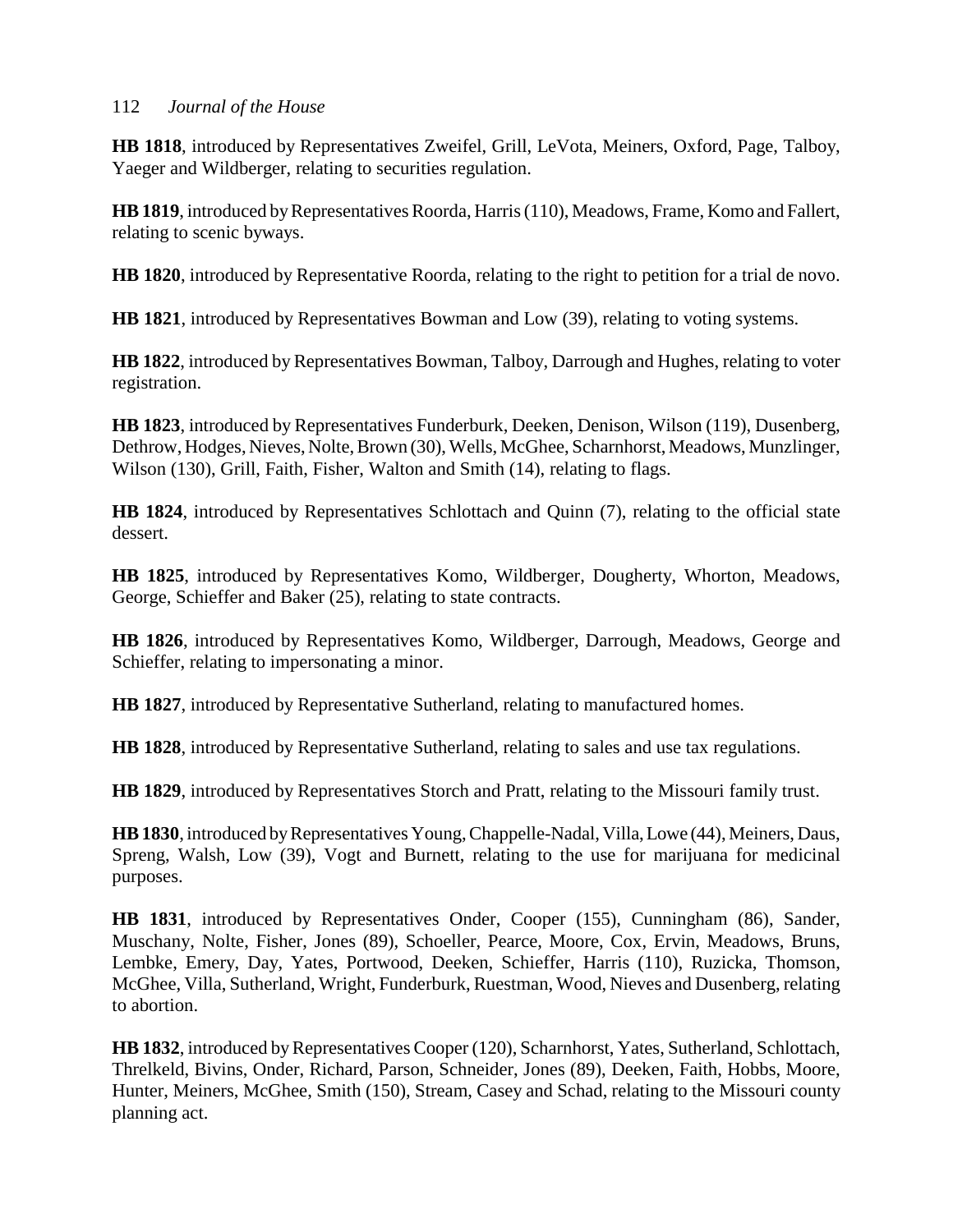**HB 1833**, introduced by Representative Bland, relating to certain health care benefits.

**HB 1834**, introduced by Representative Bland, relating to obesity.

**HB 1835**, introduced by Representative Bland, relating to the coordination of school health programs.

**HB 1836**, introduced by Representatives Flook, Brown (30), Ervin, Nance and Robb, relating to assessment and levy of property taxes.

**HB 1837**, introduced by Representatives Low (39), Schieffer, Nasheed, Walsh, Dougherty, Lowe (44), Roorda, Oxford, Hughes and Chappelle-Nadal, relating to compensation for wrongful imprisonment.

**HB 1838**, introduced by Representatives Low (39), Page, Schieffer, Walsh, Dougherty, Wildberger, Roorda, Meiners, Oxford, Darrough, Hughes, Lampe and Chappelle-Nadal, relating to health insurance coverage for cervical cancer testing.

**HB 1839**, introduced by Representatives Low (39), Schieffer, Walsh, Dougherty, Lowe (44), Wildberger, Roorda, Meiners, Oxford, Hughes and Lampe, relating to drug testing of rape victims.

**HB 1840**, introduced by Representatives Low (39), Dougherty and Hughes, relating to paid family leave.

**HB 1841**, introduced by Representatives Low (39), Walsh, Grill, Lowe (44), Schieffer, Meiners, Oxford and Lampe, relating to drivers' licenses.

**HB 1842**, introduced by Representatives Low (39), Walsh, Meiners, Oxford and Hughes, relating to the reduction of carbon dioxide emissions.

**HB 1843**, introduced by Representatives Low (39), Schieffer, Walsh, Lowe (44), Oxford, Hughes and Lampe, relating to lenders of unsecured loans.

**HB 1844**, introduced by Representatives Low (39), Schieffer, Roorda, Wildberger, Lowe (44), Oxford, Hodges, Lampe and LeVota, relating to prohibited acts by appointed public officials.

**HB 1845**, introduced by Representatives Low (39), Walsh, Dougherty, Meiners, Oxford and Lampe, relating to motor vehicle windshield stickers.

**HB 1846**, introduced by Representatives Low (39), Walsh, Lowe (44), Roorda, Meiners, Oxford, Hughes and Lampe, relating to the posting of nurse staffing levels at hospitals.

**HB 1847**, introduced by Representatives Low (39), Lampe and Chappelle-Nadal, relating to wild animals.

**HB 1848**, introduced by Representatives Low (39), Oxford, Chappelle-Nadal and Lampe, relating to spaying and neutering of dogs and cats.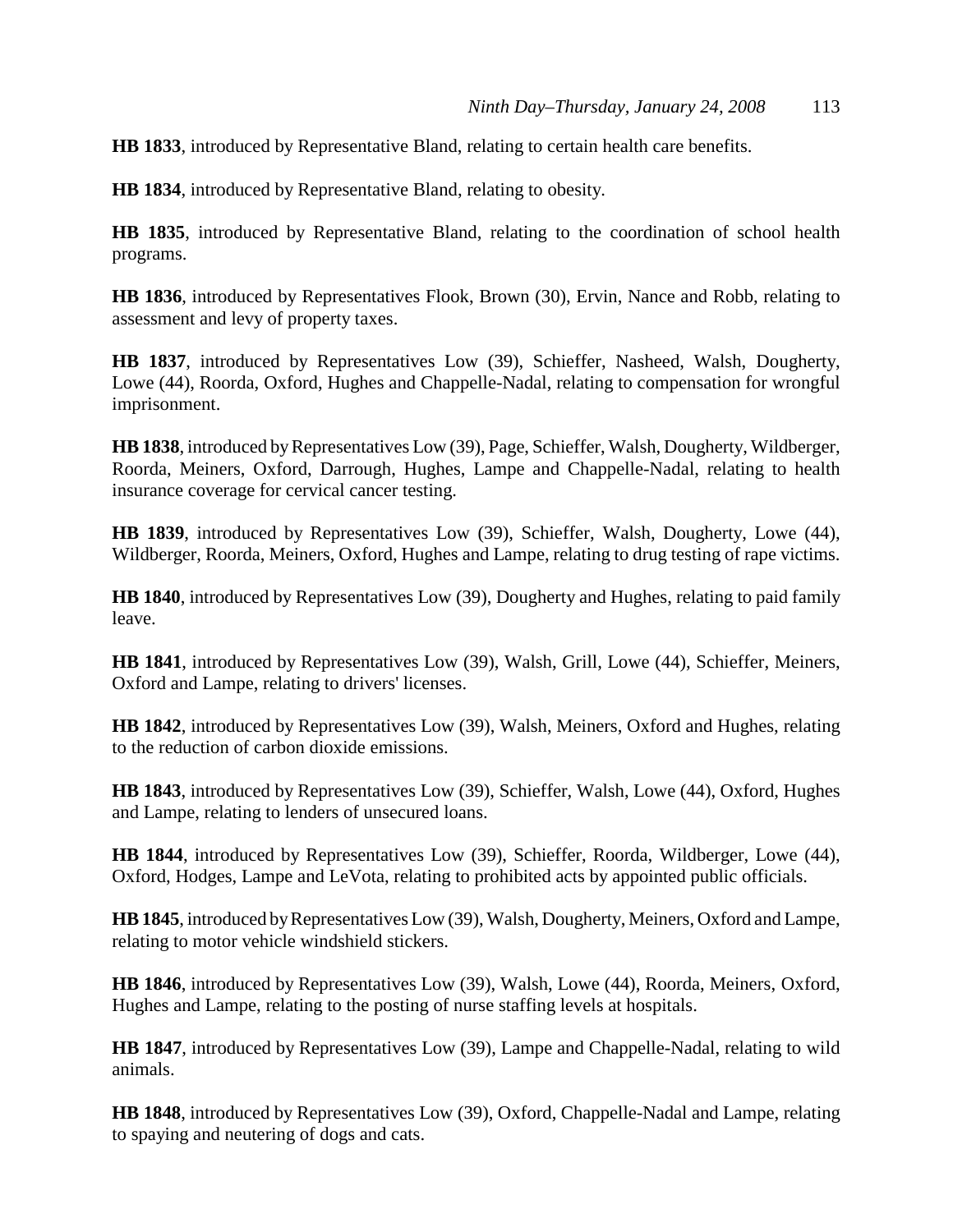**HB 1849**, introduced by Representatives Pratt and Curls, relating to zoning violation remedies.

**HB 1850**, introduced by Representatives Pratt and Yates, relating to the asbestos and silica claims priorities act.

**HB 1851**, introduced by Representatives Thomson, Nolte, Nance, Fisher, Brandom, Smith (150) and Denison, relating to minimum wage law.

**HB 1852**, introduced by Representatives Smith (14), Funderburk, Faith, Onder, Davis, Pratt, Tilley, Bivins, Meadows, Ruestman, Nance, Sander, Schieffer, Roorda, Darrough, Nieves, Moore, Lampe and Bruns, relating to crimes involving harassment.

**HB 1853**, introduced by Representatives Bivins, Sander, Harris (110) and Dougherty, relating to minutes of public governmental body meetings.

**HB 1854**, introduced by Representatives Bivins, Munzlinger, Moore and Sander, relating to environmental audits.

**HB 1855**, introduced by Representatives Harris (23), Bruns, Quinn (9), Darrough, Grill, George, Onder, Kraus, Burnett, Roorda, Lampe, Wildberger, Yaeger, Scavuzzo, Meadows, Schieffer, Schneider and Hodges, relating to Karra's and Jocelyn's law.

**HB 1856**, introduced by Representatives Johnson, Kuessner, George, Walsh, Burnett, Low (39), Casey, Todd, Corcoran, Dougherty, Harris (23), Meadows, Oxford, Harris (110), Norr, Nasheed, McClanahan, Talboy, Vogt, Storch, Villa, Meiners, Hughes, Lampe, Donnelly, Grill, Curls, Stevenson, Darrough, Wildberger, Schieffer, Whorton, Roorda, Scavuzzo and Walton, relating to trademark registrations.

**HB 1857**, introduced by Representatives Schaaf and Hunter, relating to health insurance plans.

**HB 1858**, introduced by Representatives Emery, Jones (89), Cox, St. Onge, Aull, Deeken, Ruestman, Bivins, Dixon and Sander, relating to the Missouri human rights act.

**HB 1859**, introduced by Representatives Baker (25), Roorda, Grill, Wildberger, Low (39), Schieffer, Schoeller, Holsman, Darrough, Rucker and Lampe, relating to renewable energy research.

**HB 1860**, introduced by Representatives Baker (25), Roorda, Wildberger, Low (39), Lampe, Holsman, Darrough and Rucker, relating to the disclosure of energy efficiency rating of new residential homes.

**HB 1861**, introduced by Representatives Baker (25), Roorda, Grill, Darrough, Rucker, Holsman, Wildberger, Low (39) and Lampe, relating to renewable energy trends.

**HB 1862**, introduced by Representatives Baker (25), Holsman, Low (39), Grill, Wildberger, Lampe, Corcoran, Darrough, Schieffer and Oxford, relating to renewable energy.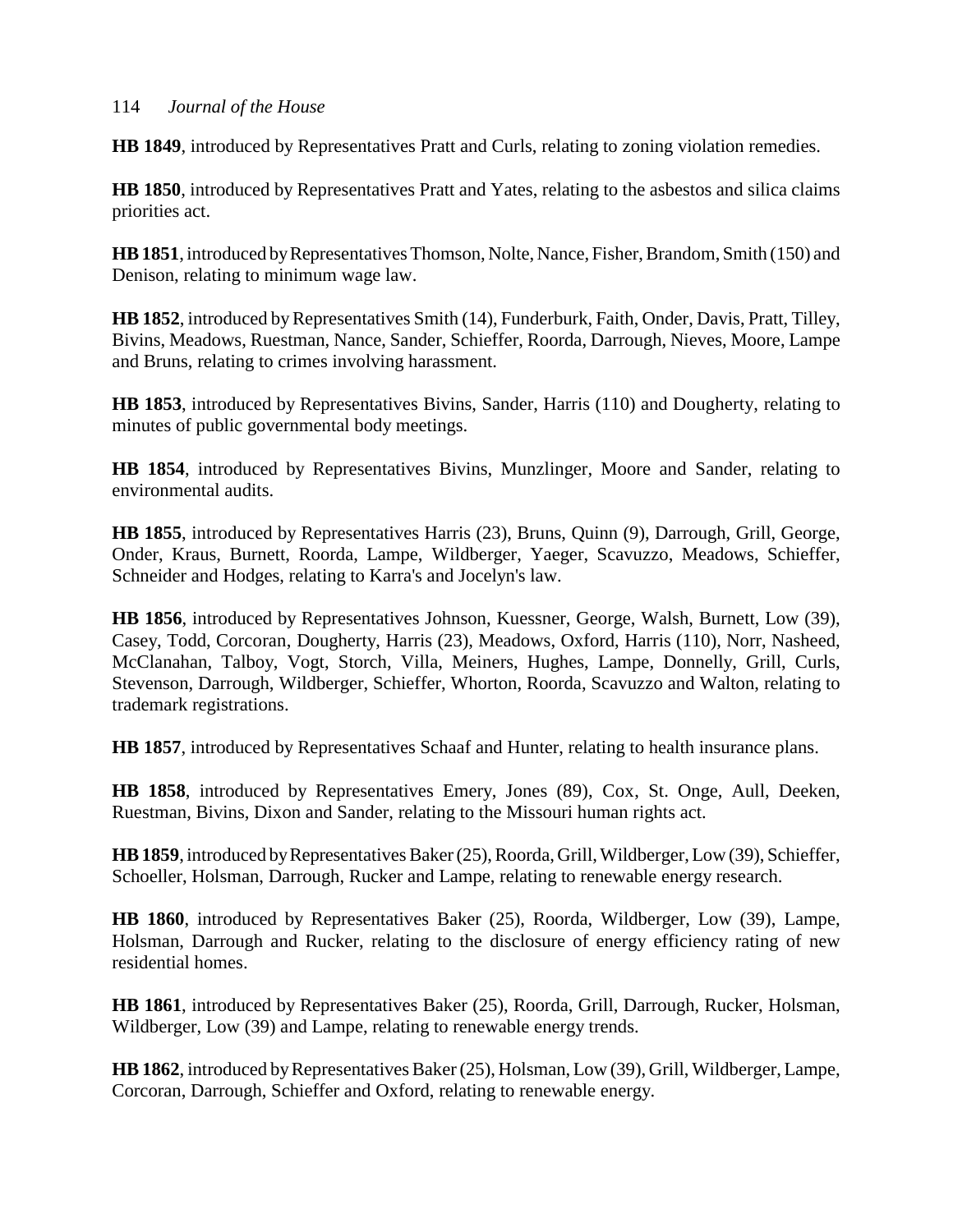**HB 1863**, introduced by Representatives Baker (25), Holsman, Low (39), Oxford, Darrough, Wildberger and Lampe, relating to energy conservation.

**HB 1864**, introduced by Representatives Parson and Jones (117), relating to licenses to operate an excursion gambling boat.

**HB 1865**, introduced by Representatives Curls, Hubbard, Talboy, Bland, Hoskins and Hughes, relating to tax increment financing projects.

**HB 1866**, introduced by Representatives Scavuzzo, Baker (25), Yaeger, Wildberger, Darrough, Walsh, Aull, Whorton, Norr, Witte, Hodges, Todd, Harris (110), Holsman, Hughes, Talboy, Burnett, Salva, Shively, Skaggs, Frame, Brown (50), Quinn (9), Zimmerman, George, Casey, Schieffer, Nasheed, Lampe, Swinger, Chappelle-Nadal and Harris (23), relating to license fee revenue.

**HB 1867**, introduced by Representative Scavuzzo, relating to public safety sales taxes.

**HB 1868**, introduced by Representatives McClanahan, Chappelle-Nadal, Curls, Komo, Aull, Hodges, Rucker, Quinn (9), Witte, Donnelly, Bringer, LeVota, Meadows, Zimmerman, Skaggs, Schoemehl, Wildberger, Storch, Page, Hughes, Bland, Zweifel, Villa, Swinger, Hoskins, Johnson, Haywood, Fallert, Roorda, Holsman, Oxford, Darrough, Lowe (44), Frame, Schieffer, Yaeger, Shively, Hubbard, Dougherty, Casey, Nasheed, Kuessner, Liese, Daus, Brown (50), Norr, Burnett, Lampe, Corcoran, Todd, Scavuzzo, Harris (110), Meiners, Walsh, Harris (23), Young, El-Amin, Salva, Wright-Jones, Bowman, Low (39), Walton, Baker (25), George, Talboy, Grill and Vogt, relating to health care benefits.

The following members' presence was noted: Bowman, El-Amin, Funderburk, Hubbard and Meadows.

## **ADJOURNMENT**

On motion of Representative Tilley, the House adjourned until 4:00 p.m., Monday, January 28, 2008.

## **CORRECTION TO THE HOUSE JOURNAL**

Correct House Journal, Eighth Day, Wednesday, January 23, 2008, Page 104, Line 5, by inserting immediately after the name "Cooper (155)," the name "Dougherty".

## **COMMITTEE MEETINGS**

AGRICULTURE POLICY Monday, January 28, 2008, 12:30 p.m. Hearing Room 5. Joint committee meeting with Agriculture Policy and Special Committee on Agri-business. Committee members will be meeting John B. Askew, Regional Administrator EPA Region 7.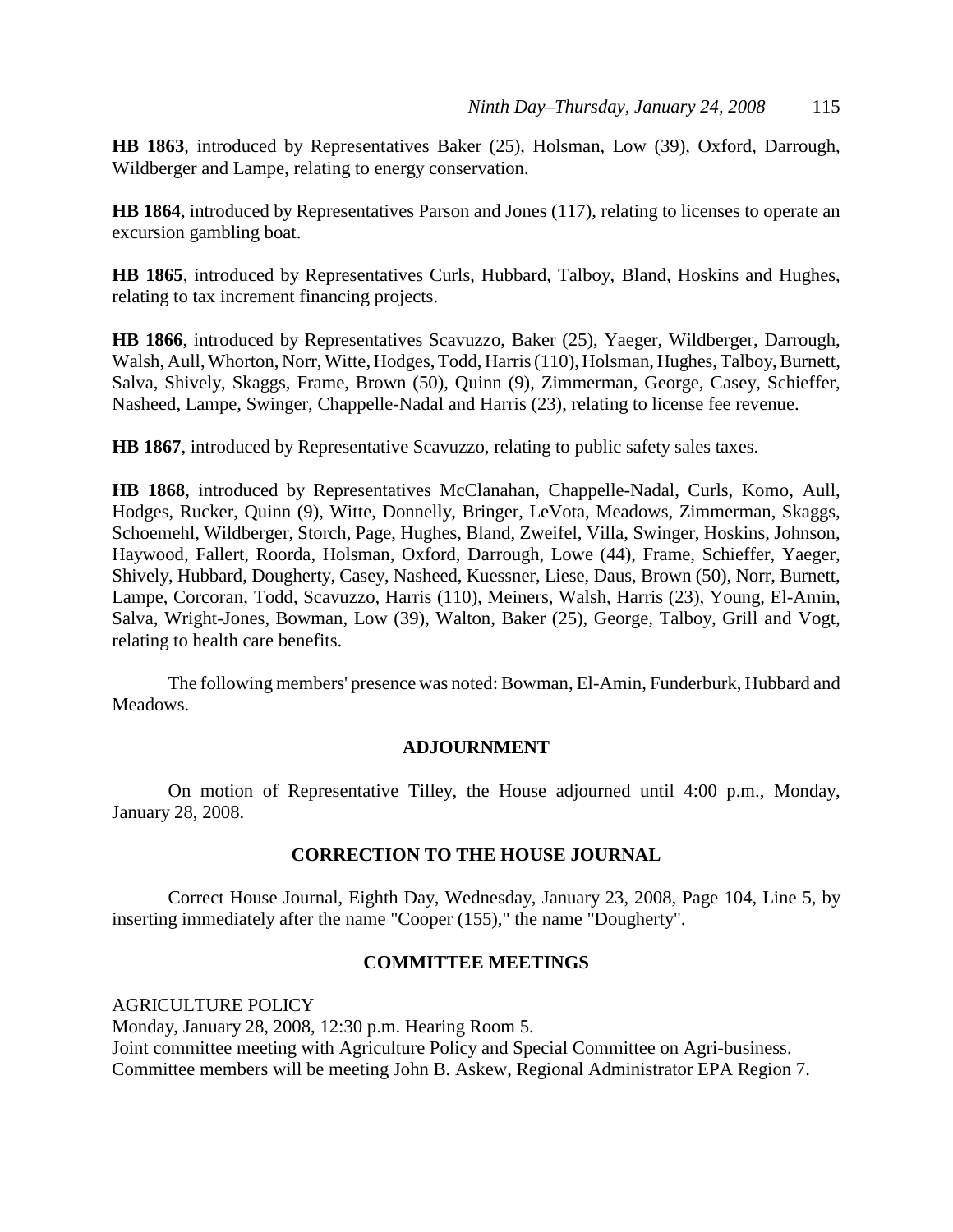APPROPRIATIONS - AGRICULTURE AND NATURAL RESOURCES

Tuesday, January 29, 2008, 2:00 p.m. Hearing Room 4. Public testimony Department of Natural Resources and begin Department of Natural Resources presentation of the FY09 budget.

### APPROPRIATIONS - EDUCATION

Monday, January 28, 2008, 11:00 a.m. Hearing Room 1. Budget presentation from the Department of Elementary and Secondary Education.

APPROPRIATIONS - EDUCATION Tuesday, January 29, 2008, 8:00 a.m. Hearing Room 3. Budget presentation from the Department of Elementary and Secondary Education continued.

## APPROPRIATIONS - EDUCATION

Tuesday, January 29, 2008, 2:00 p.m. Hearing Room 1. Overview and budget presentation from the Department of Higher Education.

### APPROPRIATIONS - GENERAL ADMINISTRATION

Tuesday, January 29, 2008, 2:00 p.m. Hearing Room 3. Office of Administration statewide real estate. Office of Administration budget requests including public debt.

# APPROPRIATIONS - GENERAL ADMINISTRATION

Wednesday, January 30, 2008, 12:00 p.m. Hearing Room 3. Office of Administration budget requests including public debt.

## APPROPRIATIONS - GENERAL ADMINISTRATION

Wednesday, January 30, 2008, 2:00 p.m. Hearing Room 7. Statewide elected officials: Governor, Lt. Governor, Secretary of State, State Auditor, State Treasurer, Attorney General. Department of Revenue if time permits.

APPROPRIATIONS - HEALTH, MENTAL HEALTH AND SOCIAL SERVICES Monday, January 28, 2008, 10:00 a.m. Hearing Room 6. Budget overview for the Department of Social Services.

APPROPRIATIONS - HEALTH, MENTAL HEALTH AND SOCIAL SERVICES Tuesday, January 29, 2008, 2:00 p.m. Hearing Room 5. Budget overview for the Department of Social Services.

APPROPRIATIONS - HEALTH, MENTAL HEALTH AND SOCIAL SERVICES Wednesday, January 30, 2008, 2:00 p.m. Hearing Room 5. Budget overview for the Department of Social Services.

APPROPRIATIONS - HEALTH, MENTAL HEALTH AND SOCIAL SERVICES Thursday, January 31, 2008, 8:00 a.m. Hearing Room 5. Budget overview for the Department of Social Services.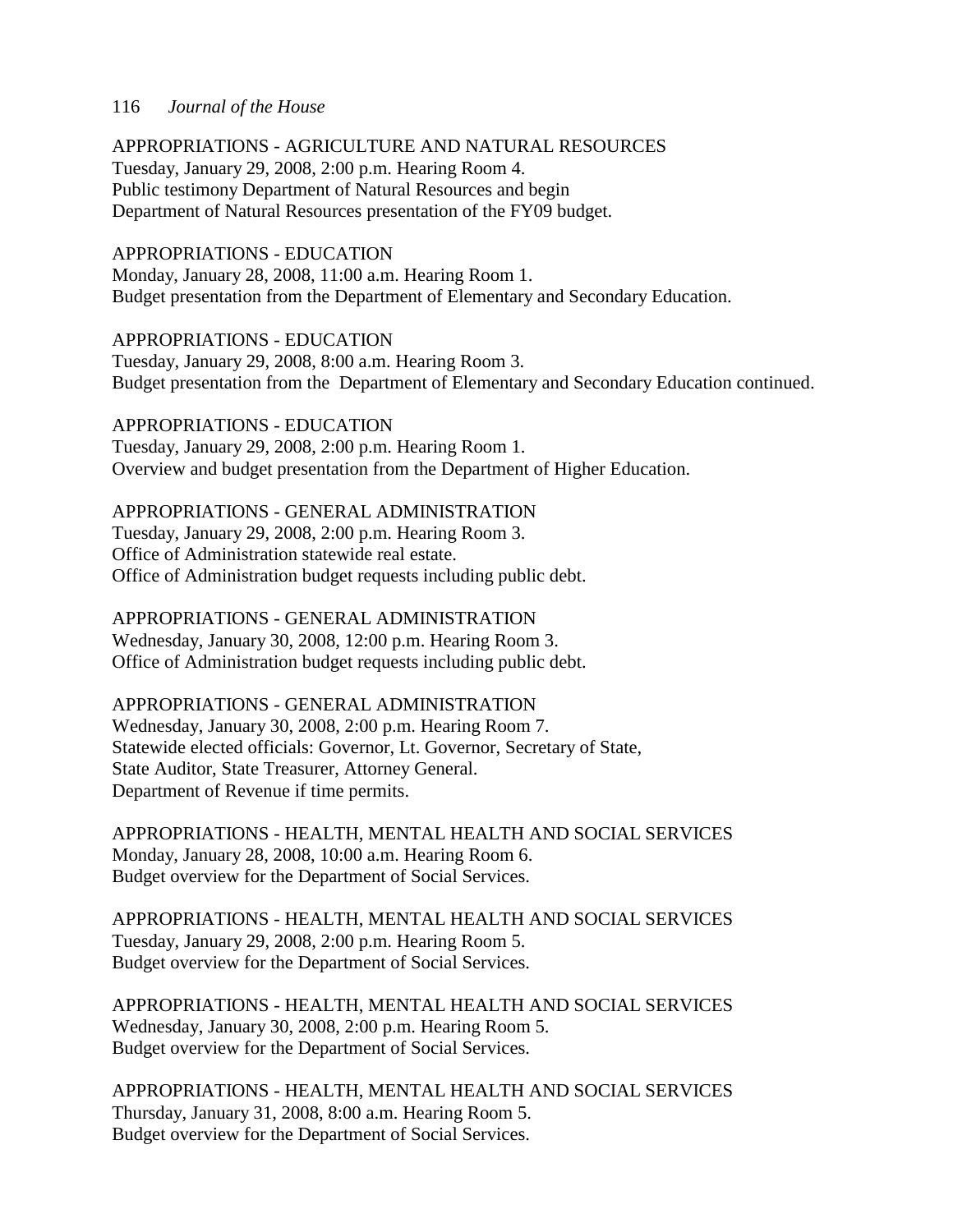# APPROPRIATIONS - PUBLIC SAFETY AND CORRECTIONS

Tuesday, January 29, 2008, 2:00 p.m. Hearing Room 6. Presentation of Governor's budget recommendations for Public Safety and Corrections. Executive session may follow.

## APPROPRIATIONS - PUBLIC SAFETY AND CORRECTIONS

Wednesday, January 30, 2008, 8:00 a.m. Hearing Room 3. Presentation of Governor's budget recommendations for Public Safety and Corrections. Executive session may follow.

APPROPRIATIONS - TRANSPORTATION AND ECONOMIC DEVELOPMENT Tuesday, January 29, 2008, 5:00 p.m. Hearing Room 3. Testimony by Innovation Centers. Decision items presentation by the Department of Economic Development. Executive session may follow.

#### **BUDGET**

Monday, January 28, 2008, 12:00 p.m. Hearing Room 3. Executive session may follow. Public hearings to be held on: HB 2019, HB 2020

#### BUDGET

Tuesday, January 29, 2008, 8:00 a.m. Hearing Room 3. Executive session may follow. Public hearings to be held on: HB 2019, HB 2020

## CONSERVATION AND NATURAL RESOURCES

Monday, January 28, 2008, 2:00 p.m. Hearing Room 5. Informational meeting to be held in conjunction with the joint meeting of the Agriculture Policy and Agri-business committees. Discussion on bio-mass renewable energy.

## CRIME PREVENTION AND PUBLIC SAFETY

Tuesday, January 29, 2008, 12:00 p.m. Hearing Room 6. Executive session may follow. Public hearings to be held on: HB 1352, HB 1404, HB 1405, HB 1468, HB 1619

#### **ELECTIONS**

Tuesday, January 29, 2008, 8:00 a.m. Hearing Room 5. Public hearings to be held on: HB 1407, HJR 39, HJR 40

HEALTH CARE POLICY Tuesday, January 29, 2008, 12:00 p.m. Hearing Room 5. Executive session may follow. Public hearings to be held on: HB 1504, HB 1625, HB 1398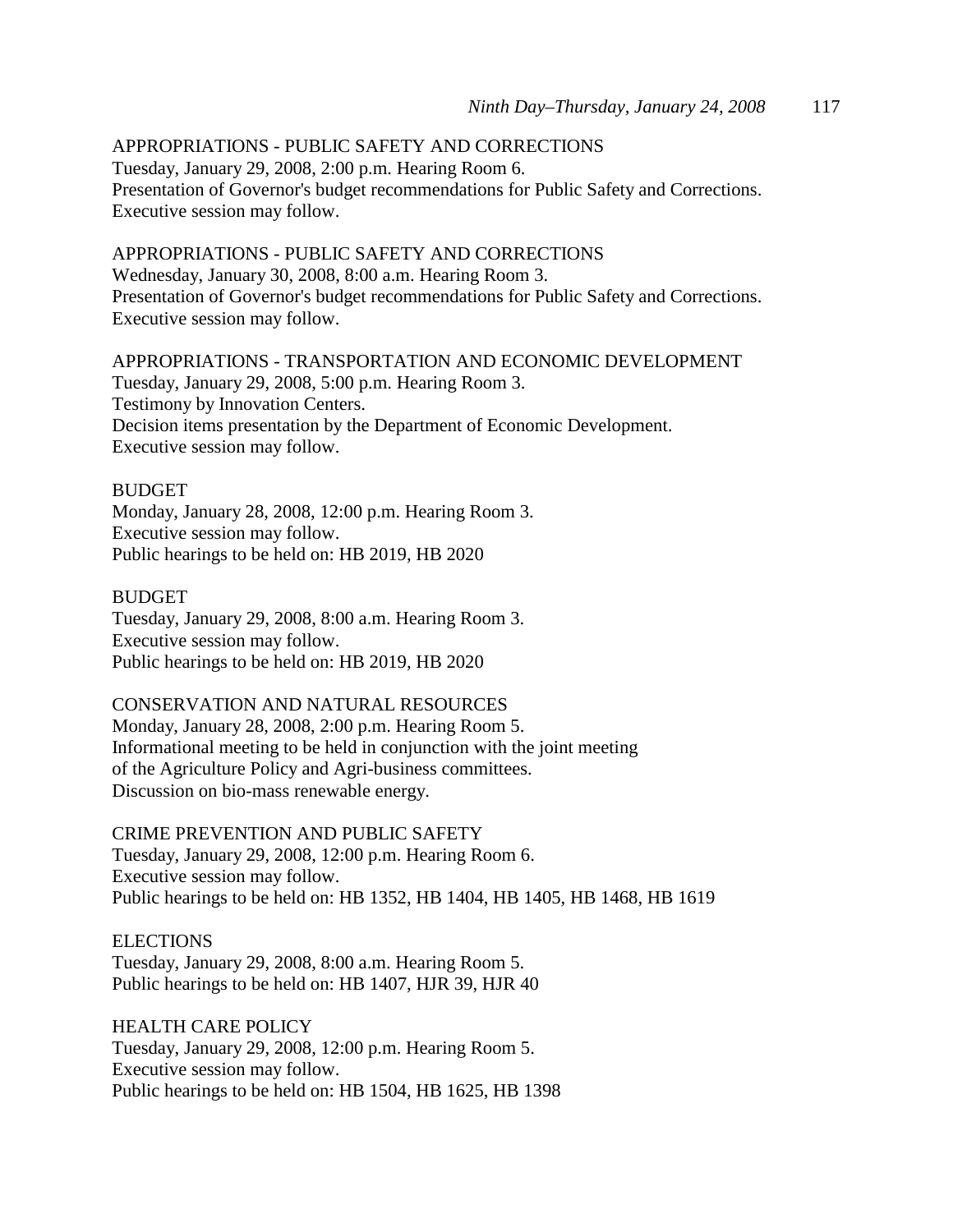JOINT COMMITTEE ON PUBLIC EMPLOYEE RETIREMENT Wednesday, January 30, 2008, 3:00 p.m. Hearing Room 1. First quarter meeting.

## **JUDICIARY**

Monday, January 28, 2008, Hearing Room 1 upon afternoon adjournment. Executive session may follow. Public hearings to be held on: HB 1469, HB 1460, HB 1550

SPECIAL COMMITTEE ON AGRI-BUSINESS Monday, January 28, 2008, 12:30 p.m. Hearing Room 5. Joint meeting Agriculture Policy and Special Committee on Agri-business. The purpose is to meet Mr. John B. Askew, Regional Administrator for EPA Region 7.

SPECIAL COMMITTEE ON AGRI-BUSINESS Tuesday, January 29, 2008, 9:00 a.m. Hearing Room 4. Executive session.

## SPECIAL COMMITTEE ON ENERGY AND ENVIRONMENT

Tuesday, January 29, 2008, 12:00 p.m. Hearing Room 4. Committee will meet at 12:00 p.m. or upon morning adjournment. Public hearings to be held on: HB 1326, HB 1485, HB 1499

SPECIAL COMMITTEE ON HEALTHCARE TRANSFORMATION Monday, January 28, 2008, 12:00 p.m. Hearing Room 4. Executive session may follow. Committee will study all aspects of healthcare and how they relate to the problem of the uninsured in Missouri. AMENDED

SPECIAL COMMITTEE ON HEALTHCARE TRANSFORMATION Tuesday, January 29, 2008, 12:00 p.m. Hearing Room 1. Executive session may follow. Committee will study all aspects of healthcare and how they relate to the problem of the uninsured in Missouri. CANCELLED Public hearing to be held on: HB 1386

SPECIAL COMMITTEE ON HEALTHCARE TRANSFORMATION Wednesday, January 30, 2008, 12:00 p.m. Hearing Room 1. Executive session may follow. Committee will study all aspects of healthcare and how they relate to the problem of the uninsured in Missouri. AMENDED Public hearing to be held on: HB 1386